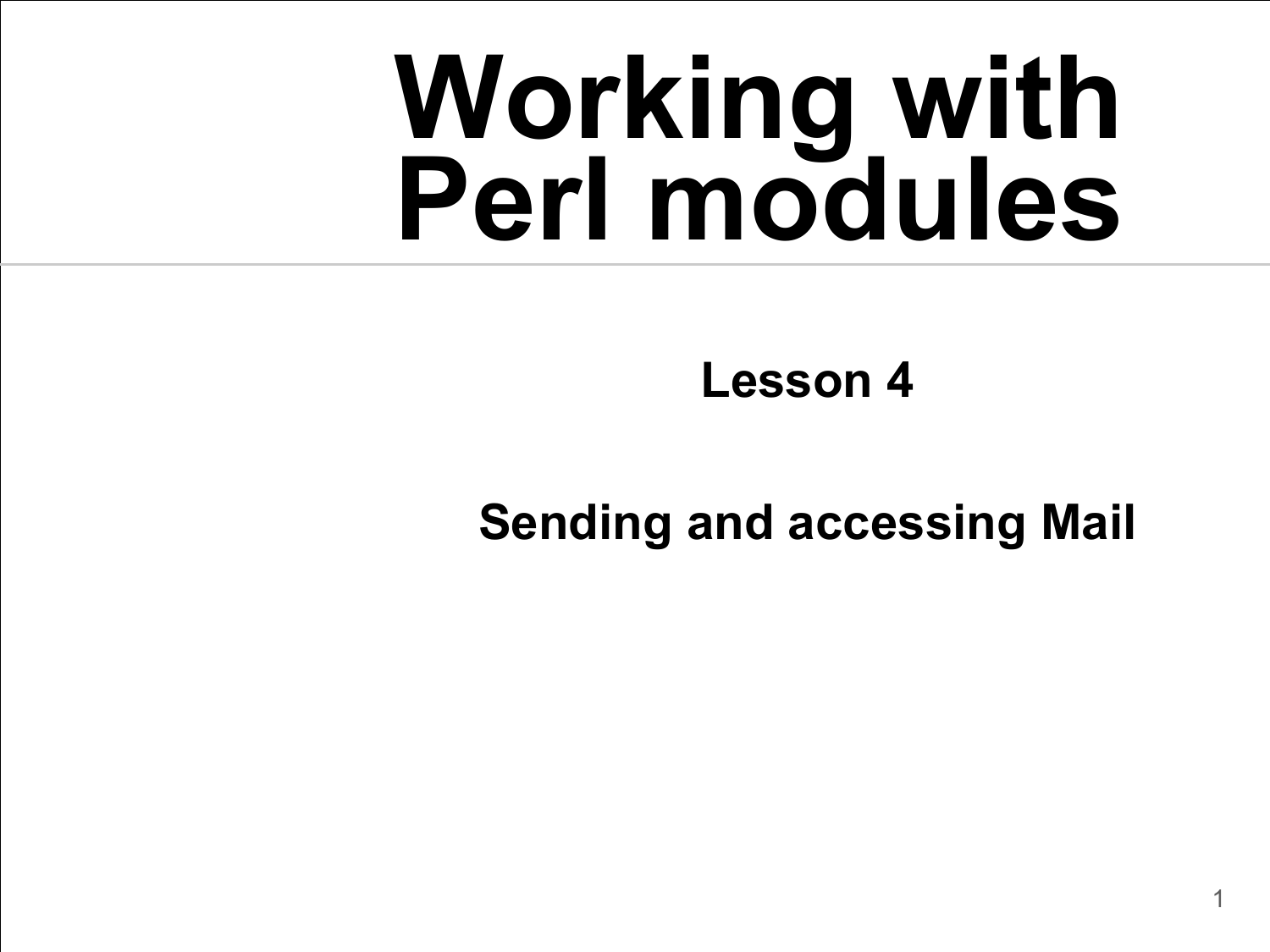# **Sending Mail from Perl**

- Several levels of perl support possible
	- ◆ Sending mail using sendmail
	- ◆ Sending mail using a mail reader
	- ◆ Sending mail with the MailTools suite
	- ◆ Sending mail with Net::SMTP
	- ◆ Coding the SMTP protocol steps manually
- Depending on the needs (speed, flexibility, development time) the method has to be chosen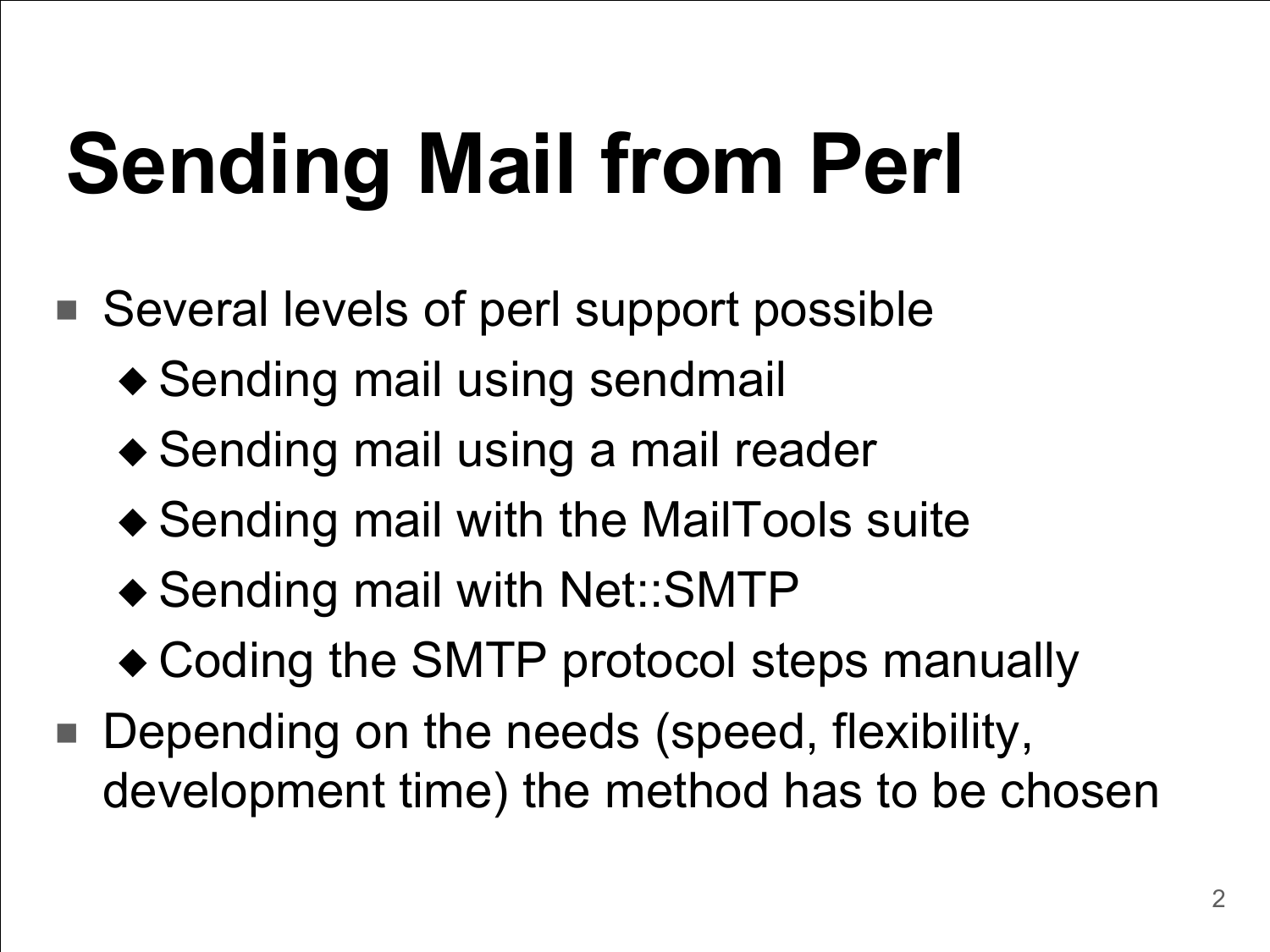# **Sending mail with sendmail**

- Easy to understand, similar what you would do on the command line
	- ◆ Open a pipe to sendmail
	- ◆ Sending the mail (headers, body) down the pipe
	- ◆ Closing the pipe
	- ◆ Done
- Disadvantages:
	- ◆ OS dependent (Windows usually without sendmail)
	- ◆ High resource usage (forking a process)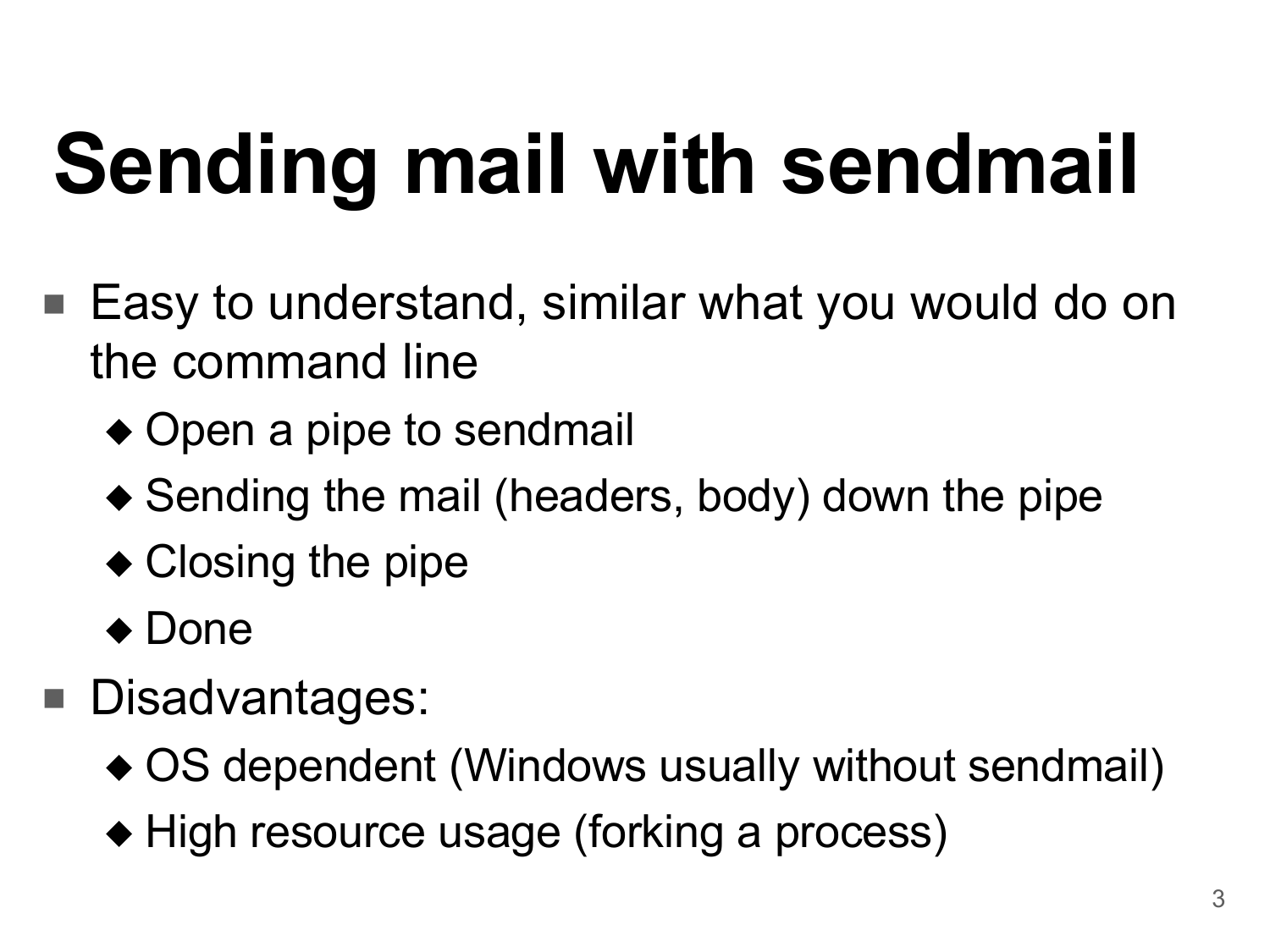#### **Sending with sendmail: example**

- **open (PIPE, "|/usr/lib/sendmail -t") or die "sendmail open failed";**
- **print PIPE "From: testuser\@desy.de\n";**
- **print PIPE "To: postmaster\@desy.de\n";**
- **print PIPE "Subject: test of service\n\n";**
- **print PIPE <<"EOF";**
- **Das ist ein Test**
- **Viele Gruesse, Testuser**
- **EOF**
- **close PIPE or die "sendmail failure";**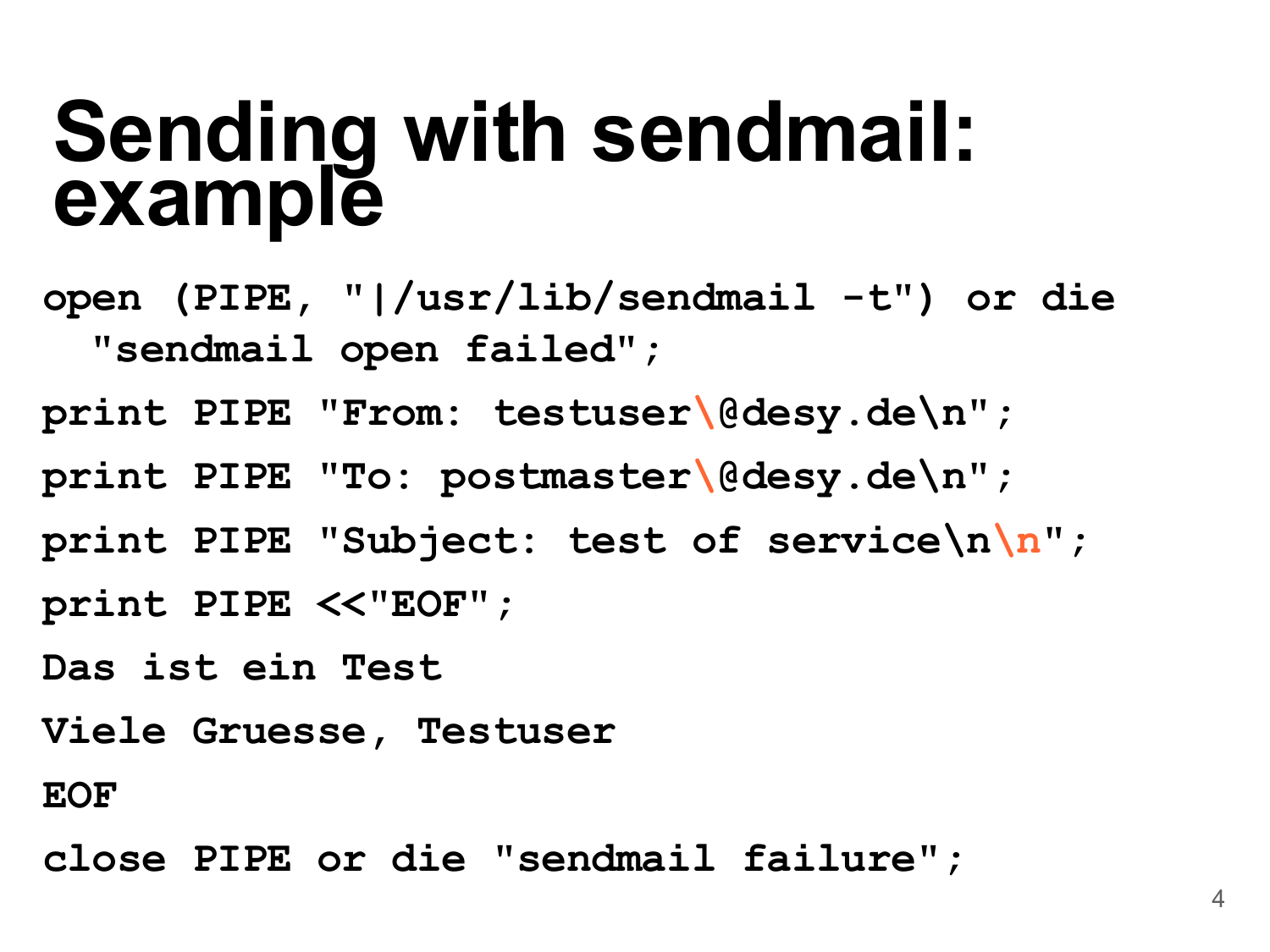### **Sending with a mail reader**

- Same procedure as with sendmail
	- ◆ Most mail readers do have delivery mode
	- ◆ Replace in the previous example sendmail by e.g. **mail**
- Same drawbacks as sendmail
- Advantages
	- ◆ some clients are configured to send mail to a well known server, not to the local sendmail

◆ No need to write headers, using options instead **open P, "|mail -s 'Test' account\@desy.de";**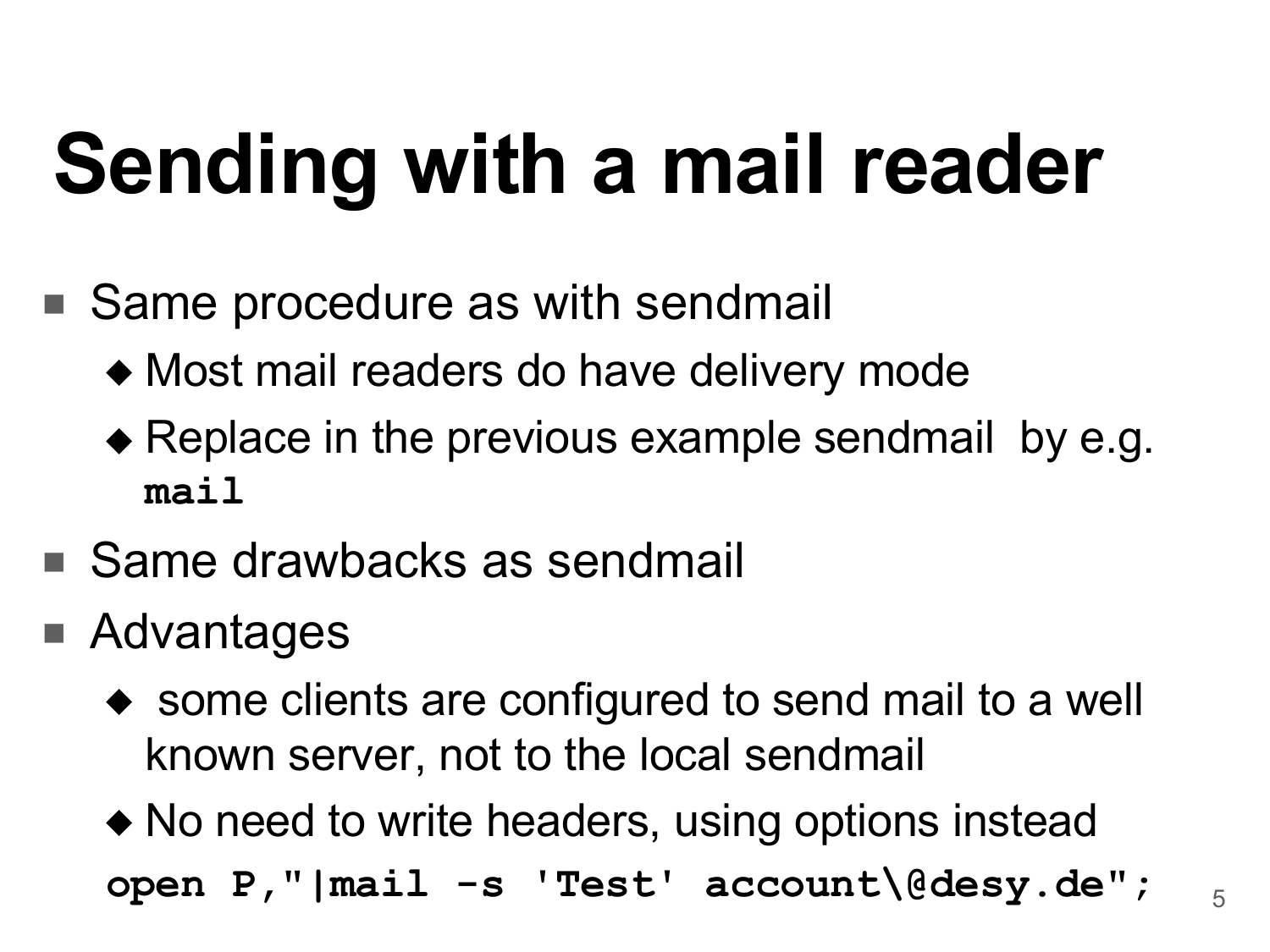# **Sending with Mail::Mailer**

- Part of the MailTools package (installed at DESY)
- Higher level of abstraction than Net::SMTP
	- ◆ Is using Net::SMTP and libnet
	- ◆ Knows about the default mail server, if libnet configured at install time (not done on purpose!)
- Advantages
	- ◆ Nearly as simple as sending with sendmail directly
	- ◆ Free choice of mail server
	- ◆ Independent of OS specific binaries, no process forked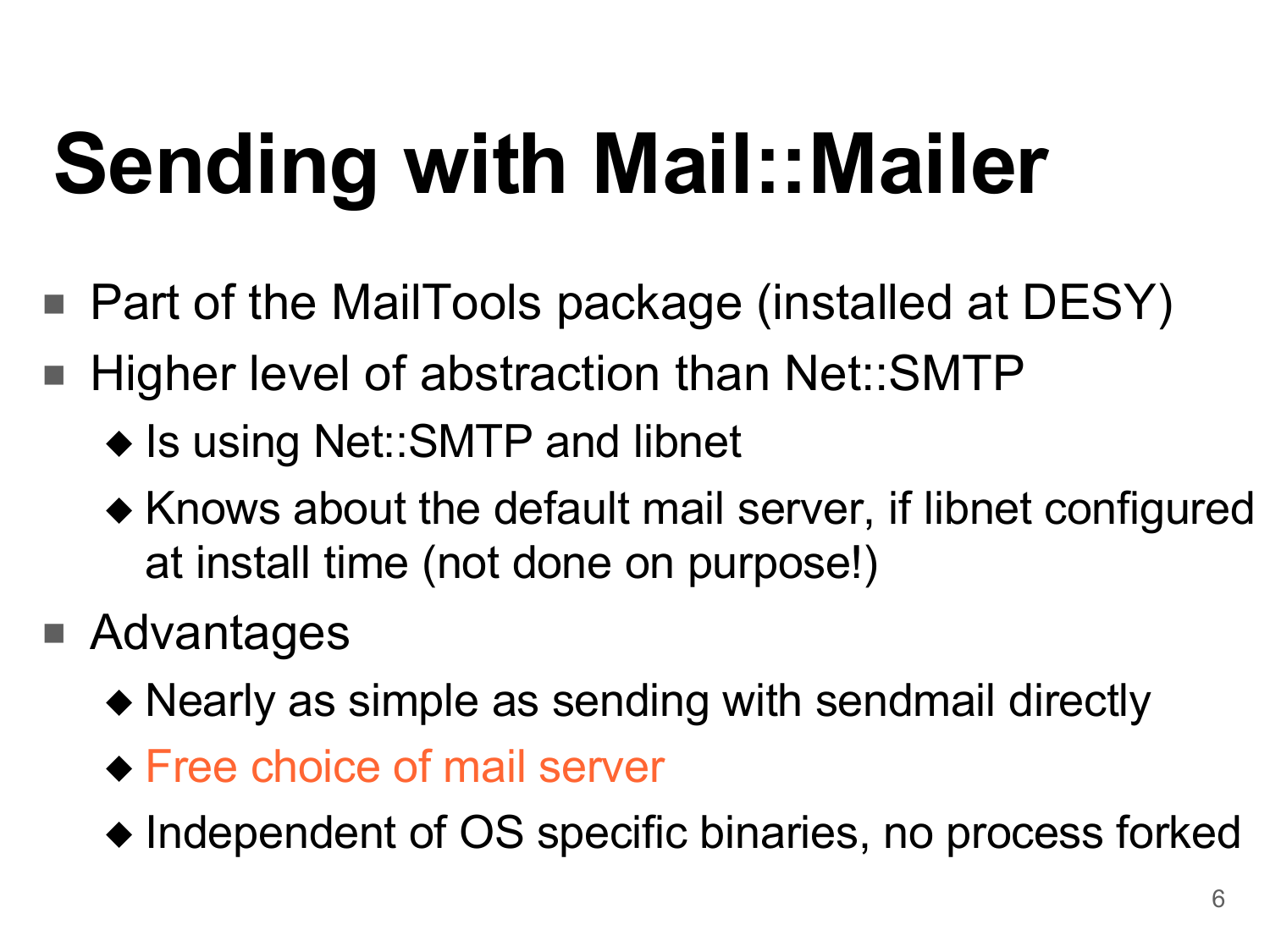#### **Mail::Mailer example**

**use Mail::Mailer; my \$mailer = Mail::Mailer->new("smtp" , Server=> "smtp.desy.de"); \$mailer->open({From => "testuser\@desy.de" , To => ["postmaster\@desy.de"], Subject => "Test"}); print \$mailer <<"EOF"; Das ist ein weiterer Test EOF \$mailer->close or die "mail sending failure";**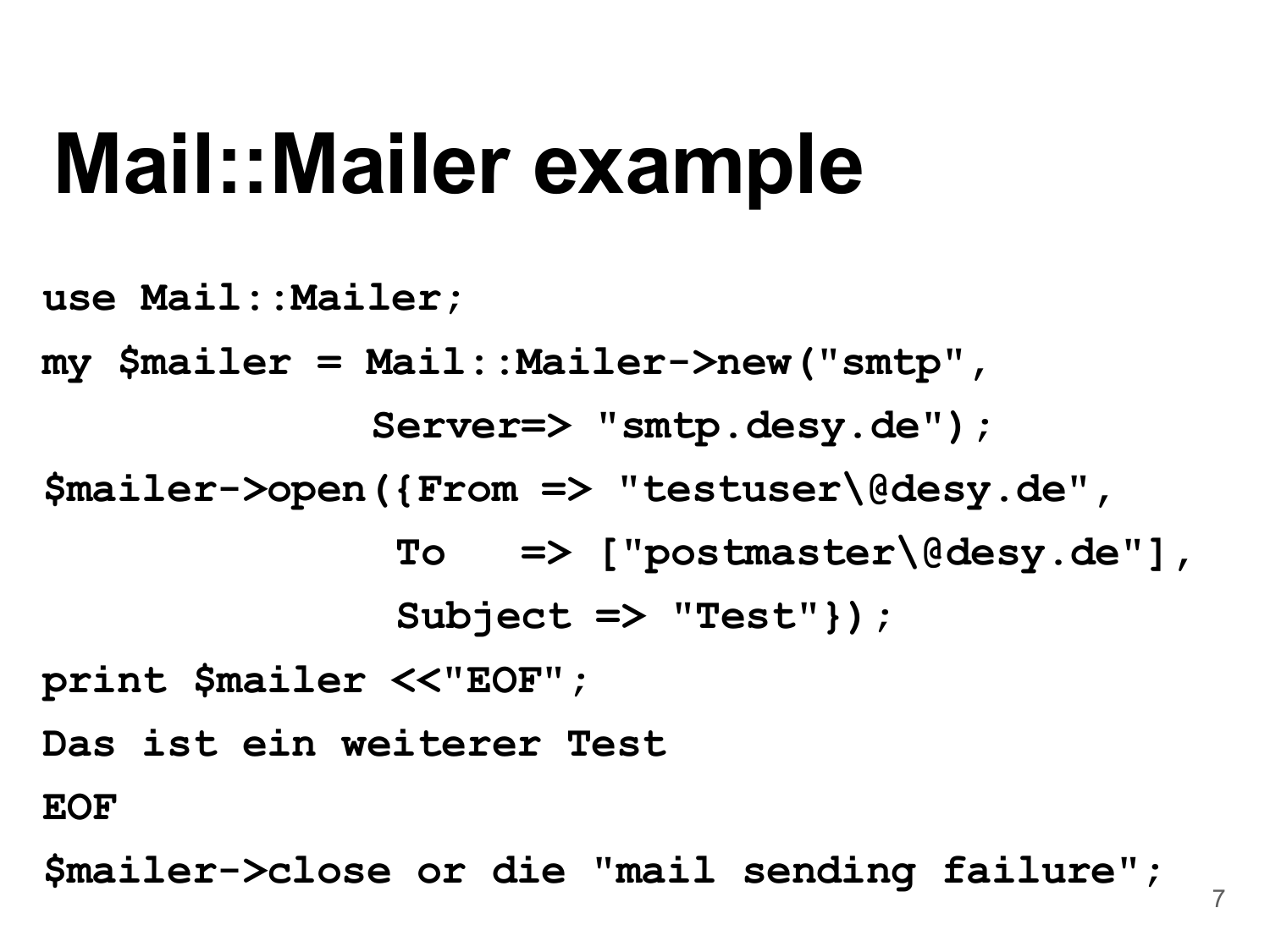# **Sending mail with Net::SMTP**

- Apart from doing it by hand most flexible
	- ◆ Fine grained control over SMTP protocol
	- ◆ Separate handling of header and envelope
	- ◆ Only dependent on libnet module (again: no default smtp server configured at DESY)
	- ◆ A little more verbose than Mail::Mailer
	- ◆ OS independent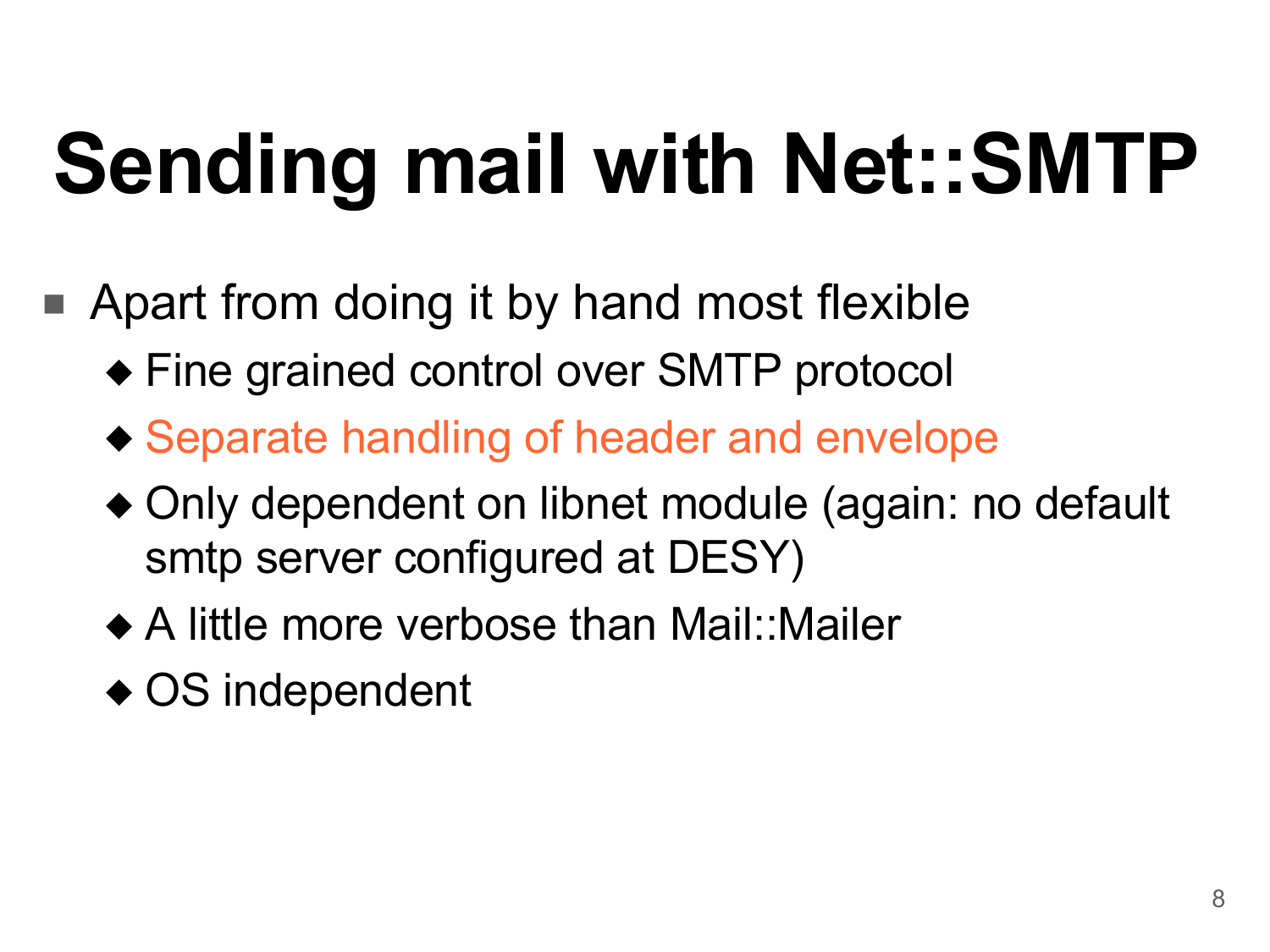#### **Net::SMTP example**

```
use Net::SMTP qw(smtp);
my $mailer = Net::SMTP->new("smtp.desy.de")
             or die $@;
$mailer->mail("testuser\@desy.de");
$mailer->to ("postmaster\@desy.de");
$mailer->data();
$mailer->datasend("From: testuser\@desy.de\n");
$mailer->datasend("To: account\@desy.de"\n\n");
$mailer->datasend("Hallo\n");
$mailer->dataend();
```
**\$mailer->quit or die "mail sending failure";**

9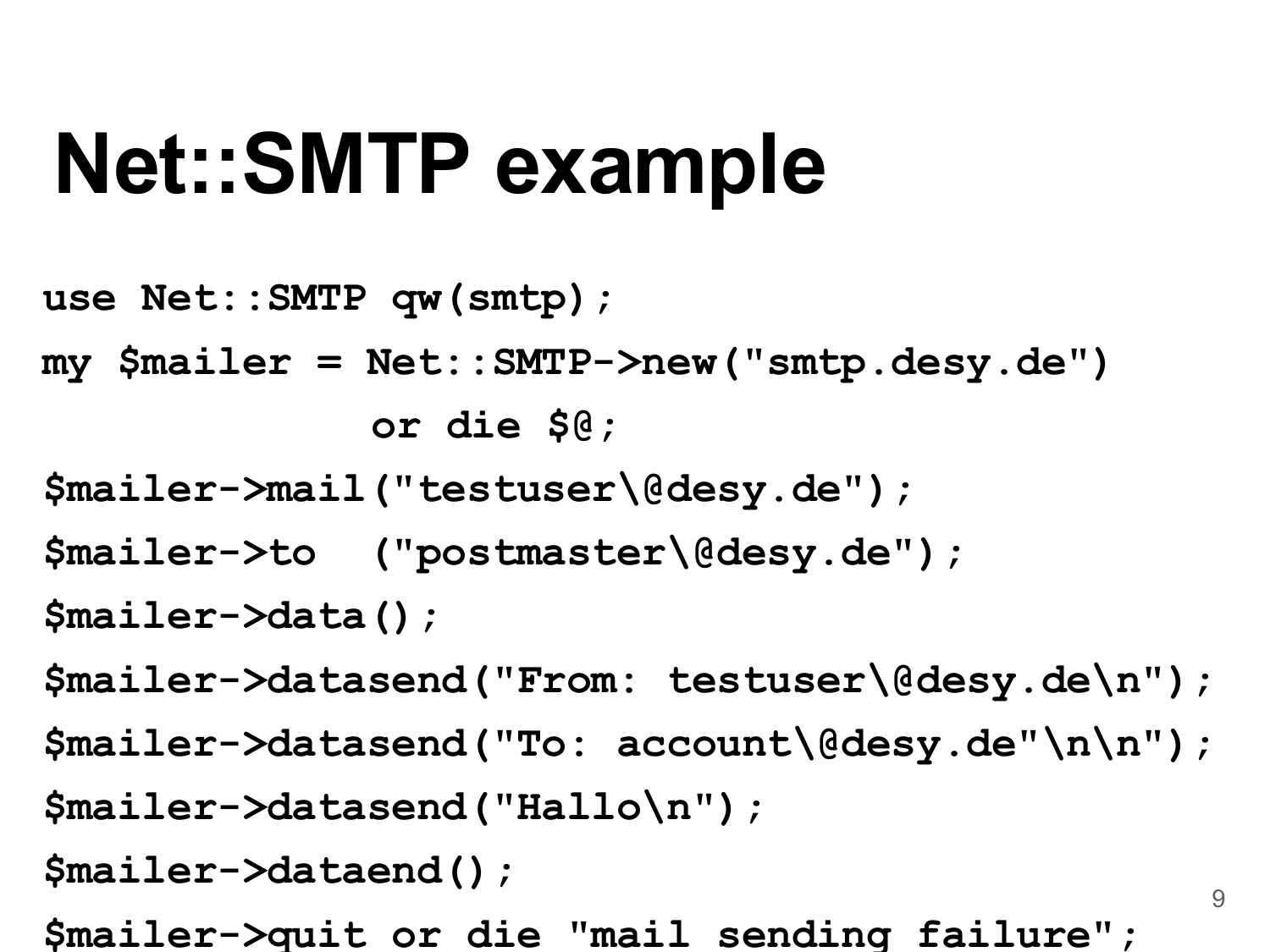# **Talking raw SMTP**

- Making use of modules: Net::Telnet
- Works like using telnet from the command line
- You need to be familiar with the SMTP commands ◆ See RFC 2821
- Net::Telnet not installed at DESY
	- ◆ There are other ways to do it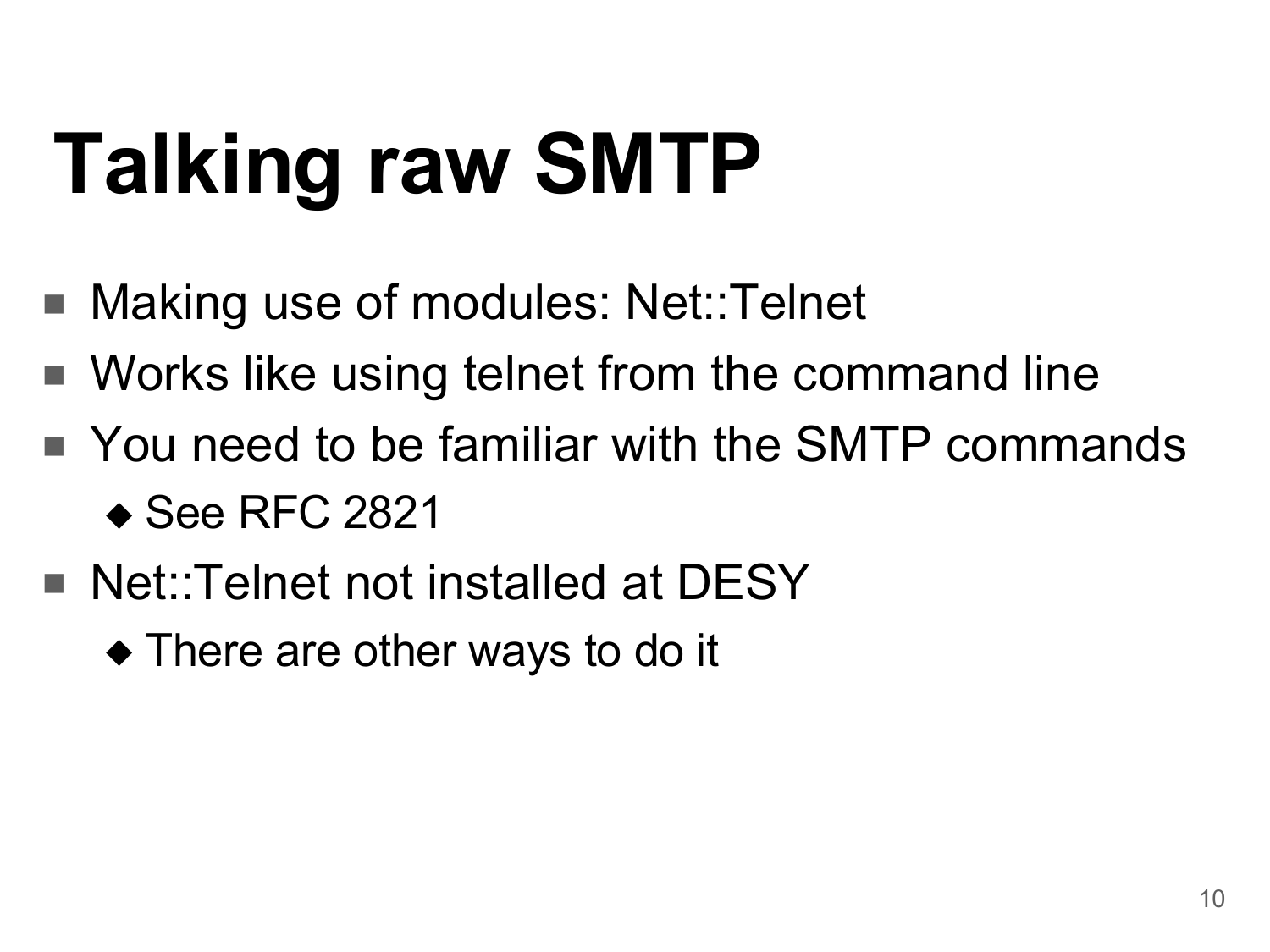# **Composing a MIME message**

- Several methods possible
	- ◆ MIME-tools provide mechanisms to do it
	- ◆ MIME::Lite is a bit simpler (but not installed at DESY)
- Sending MIME is usually a bad idea
	- ◆ Waste of resources
	- ◆ Mail protocol not designed to handle huge data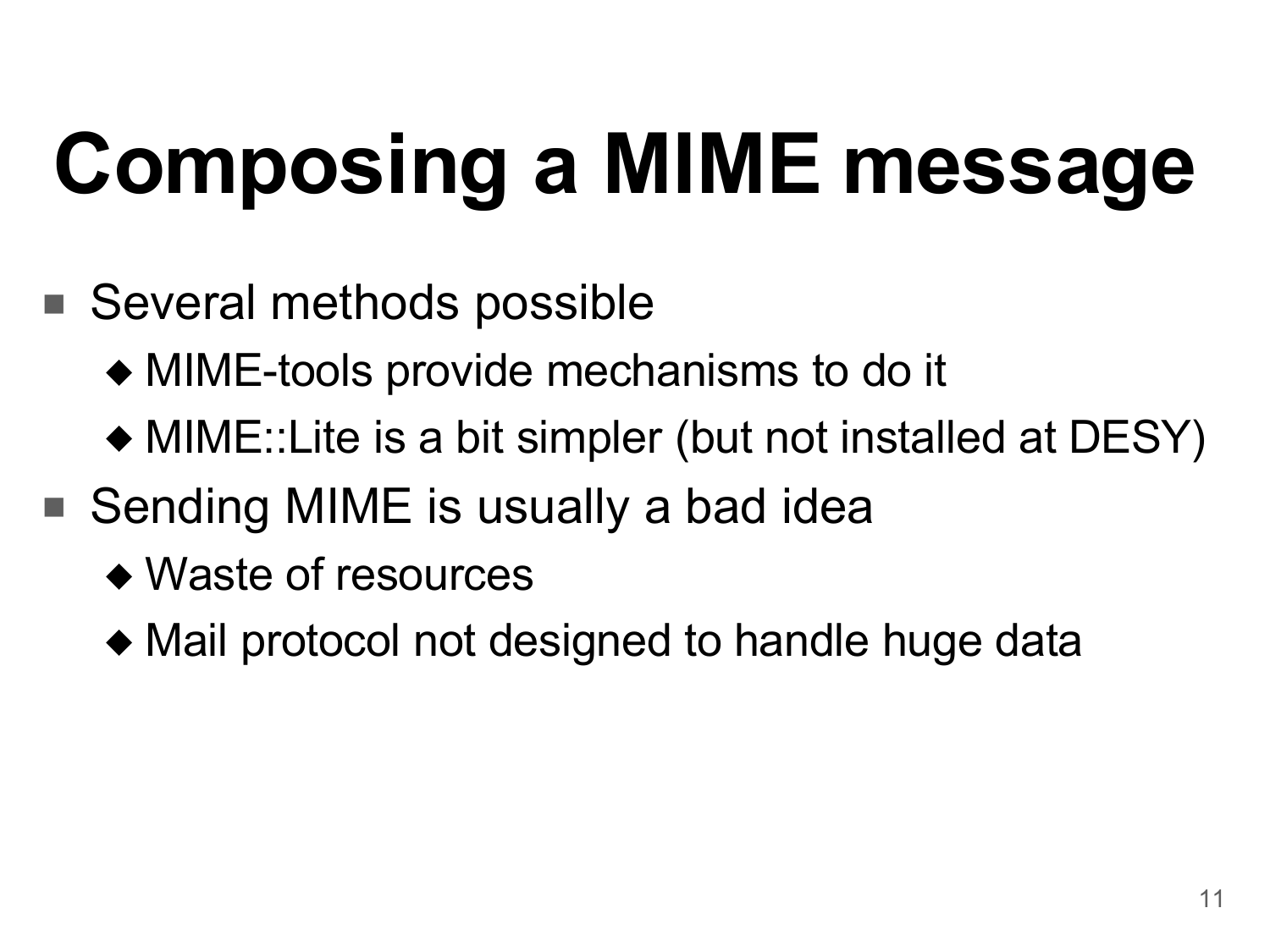# **Compose script**

```
use MIME::Entity;
$msg = MIME::Entity->build(
         Type=>"multipart/mixed",
         From=>"somebody\@desy.de",
         To=>"recipient\@desy.de",
         Subject=>"MIME example");
$msg->attach(Path=>"./mime_send.pl");
$msg->attach(Data=>"Hello world!");
open MAIL, "|/usr/lib/sendmail -t";
$msg->print(\*MAIL);
close MAIL;
```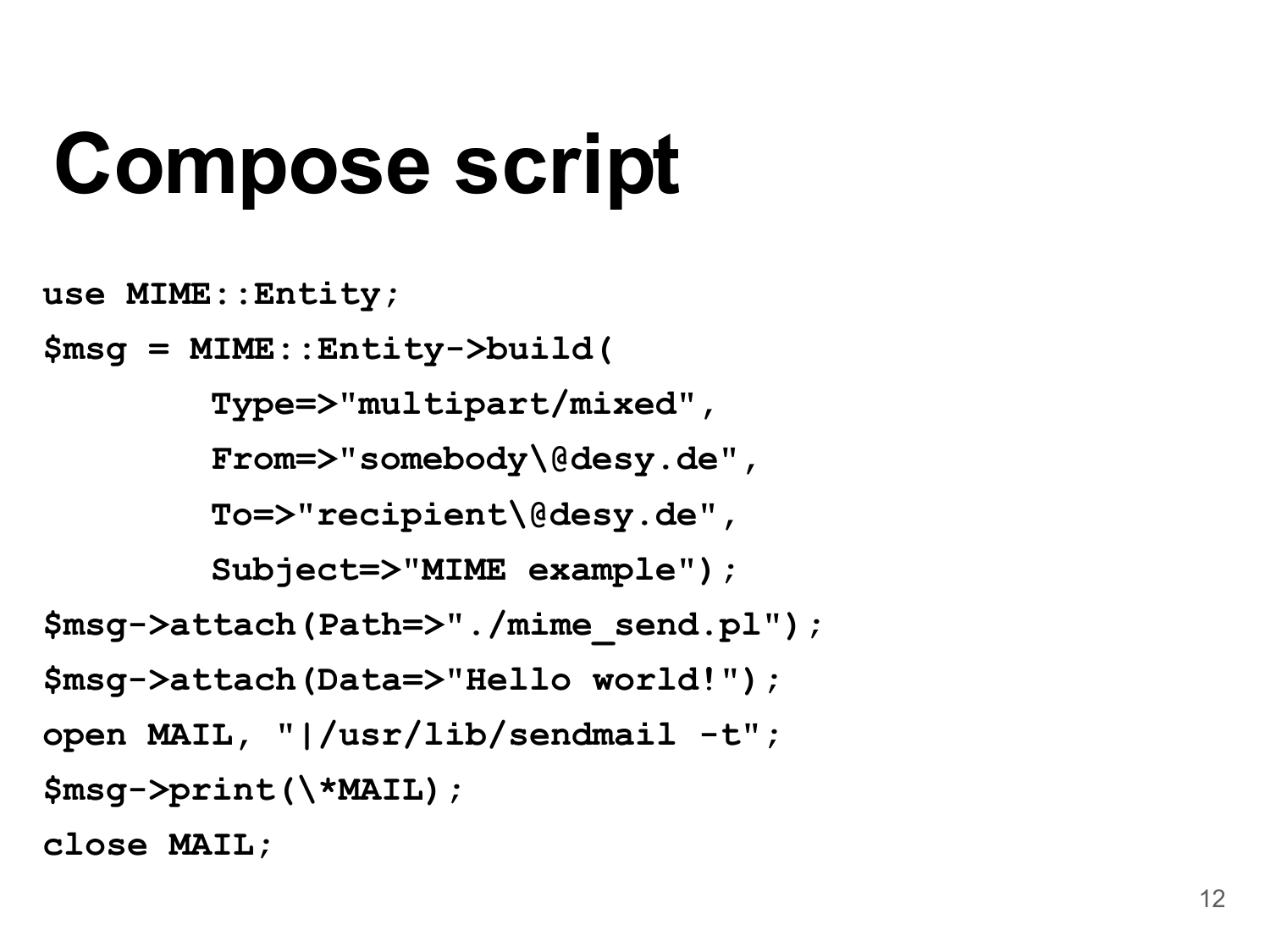# **Accessing Mail using IMAP**

- For access to INBOX usage of the IMAP protocol
- Access granted only after authentication
	- ◆ Authentication by LOGIN (IMAP) requires password
	- ◆ May be forbidden on unencrypted channels
	- ◆ Authentication by AUTHENTICATE requires authentication method
- AUTHENTICATE implemented with Authen::SASL
	- ◆ Free choice of method (if supported by server)
	- ◆ Tested with Kerberos4 and Kerberos5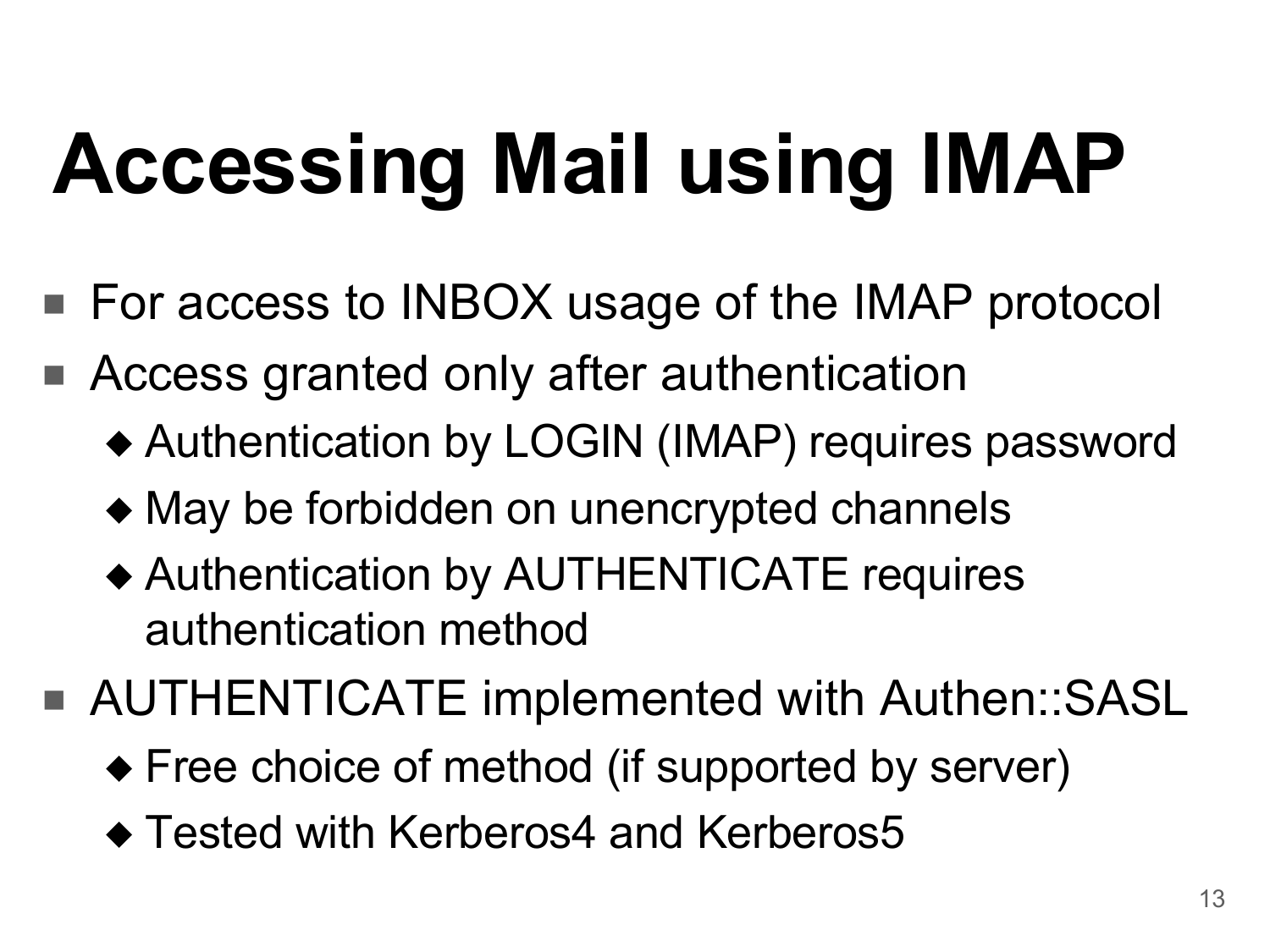#### **Authentication to IMAP**

- Use of SASL can eliminate need for passwd dialog
	- ◆ Automation of INBOX related tasks possible
- After authentication more IMAP commands useable
	- ◆ e.g. fetching the headers
- Auth method is being called within Mail::IMAPClient
- Sample script "access inbox.pl" demonstrates this technique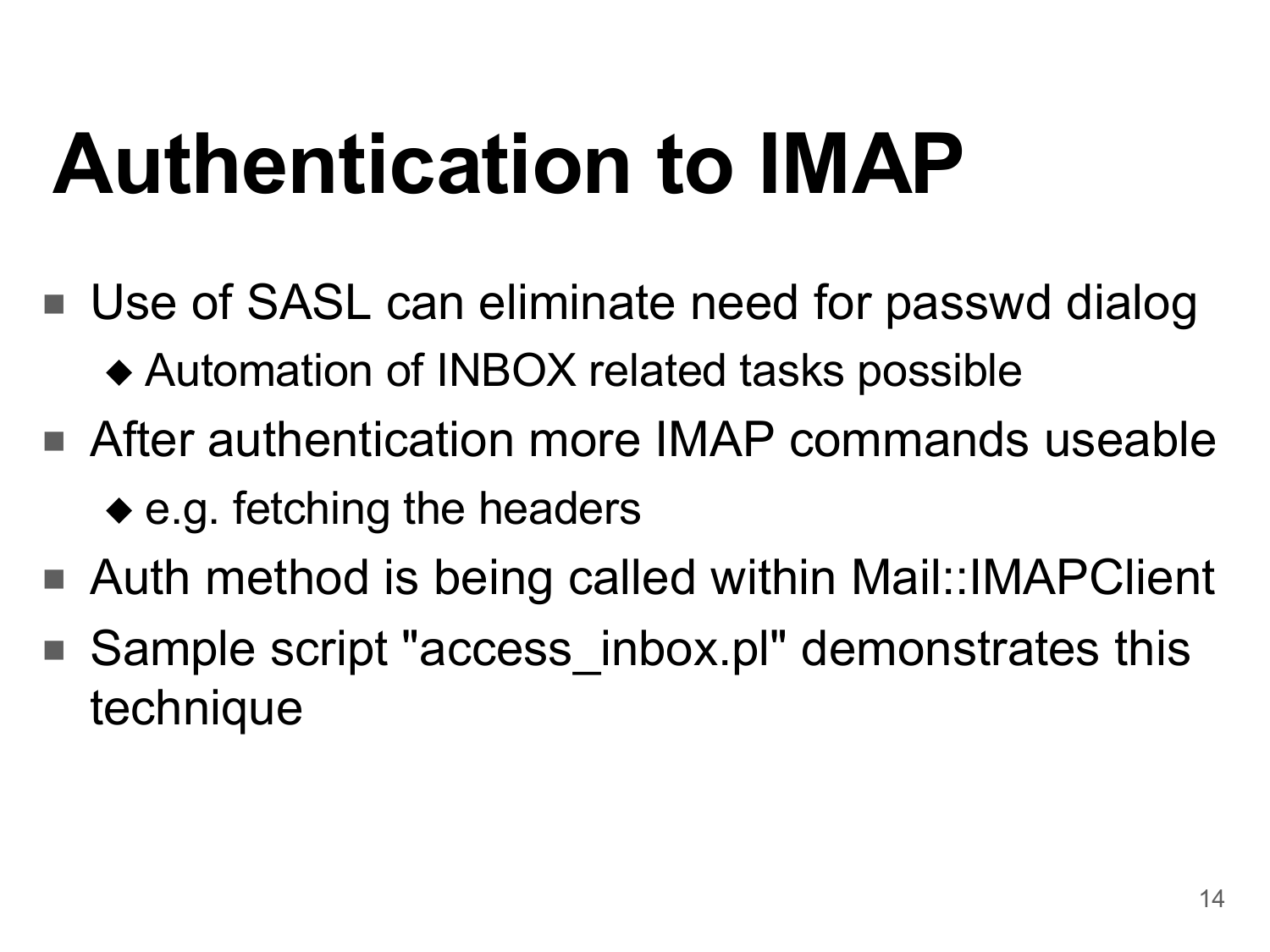#### **Sample script access\_inbox.pl**

```
use Mail::IMAPClient;
```

```
use Authen::SASL;
```

```
use MIME::Base64;
```

```
# make the three following vars persistent for gssapi_auth
```

```
my $gss api step = 0;
```

```
my ($sasl, $conn);
```

```
my $user = getusername();
```

```
my $host = 'mail1.ifh.de';
```

```
my $imap = Mail::IMAPClient->new(
```
**Server => \$host,**

**User => \$user,**

```
) or die "couldn't connect to $host port 143: $!\n";
```

```
$imap->authenticate('GSSAPI'
, \&gssapi_auth)
```

```
or die "Could not authenticate:$@\n";
```
**print "Done\n";**

```
$imap->logout or die "Could not logout: $@\n";
```
**exit;**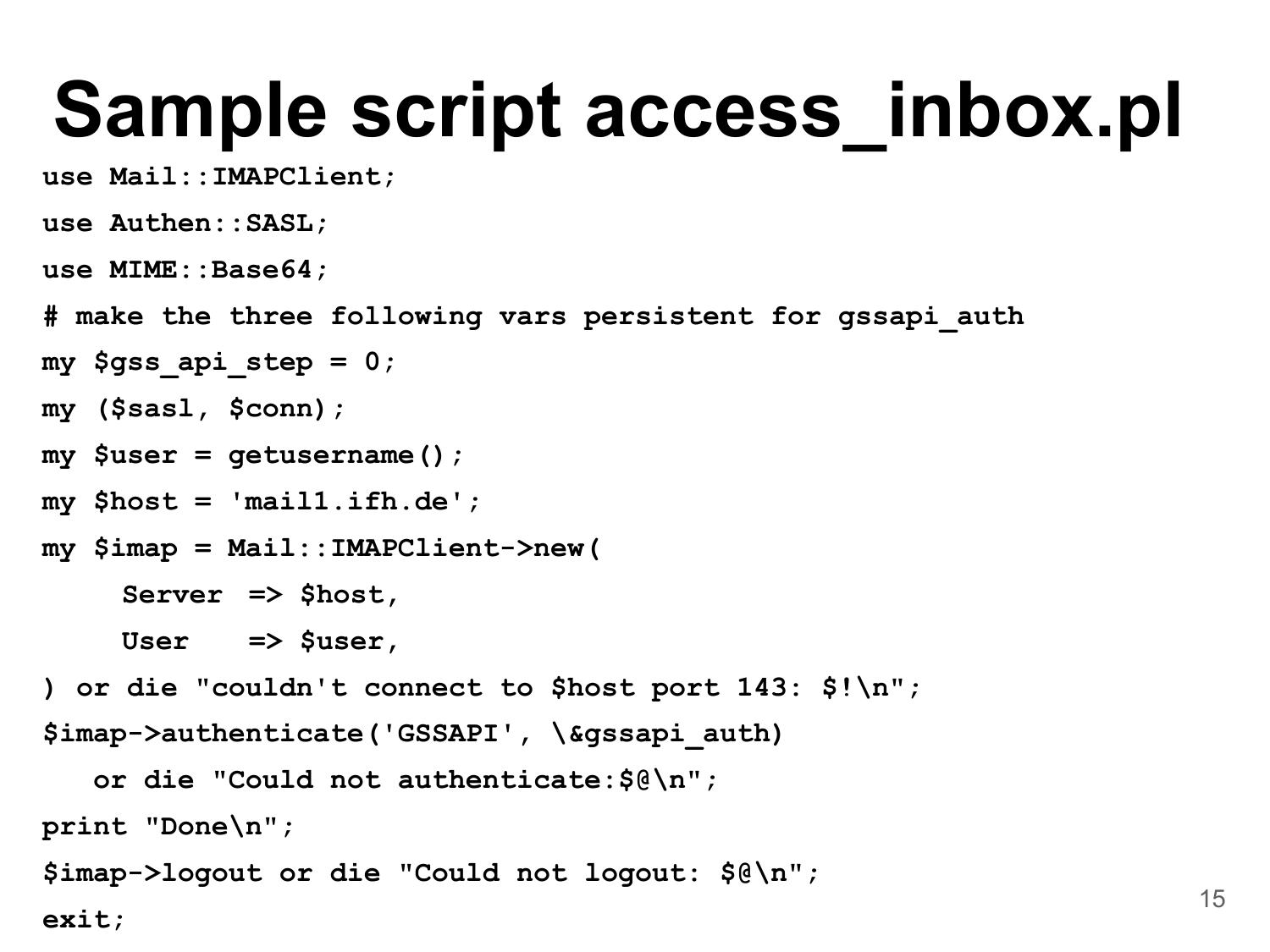#### **access\_inbox.pl (cont.)**

```
sub getusername {
  return getpwuid($<);
}
sub gssapi_auth {
  $gss_api_step++;
  if ( $gss_api_step == 1 ) {
    $sasl = Authen::SASL->new(mechanism => 'GSSAPI'
,
      callback => { user => \&getusername }
    );
    $conn = $sasl->client_new('imap'
, $host);
    my $mesg = $conn->client_start;
    return encode_base64($mesg, "");
  } else {
    my $mesg=$conn->client_step(decode_base64($_[0]));
    return encode_base64($mesg,
'');
```
**}**

**}**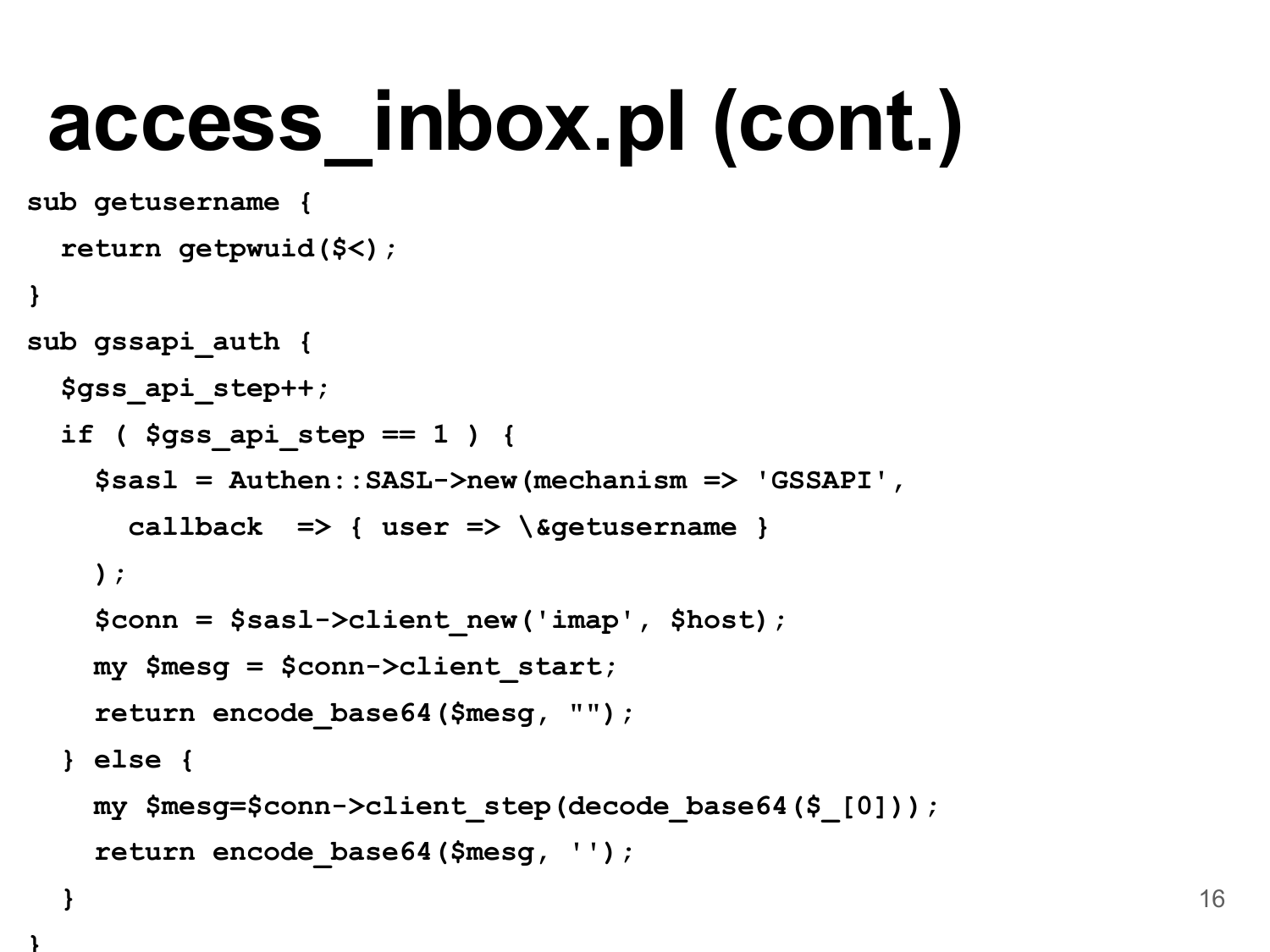#### **Secure access to INBOX with SSL**

- If Kerberos (4/5) not supported by server
	- ◆ Avoid clear text password authentication
	- ◆ Password would be transmitted unencrypted
	- ◆ Use SSL to encrypt the whole connection
- Module IO::Socket::SSL comes in handy
- Only few changes required to previous example
	- ◆ Should work according to documentation
	- ◆ Was not successful for me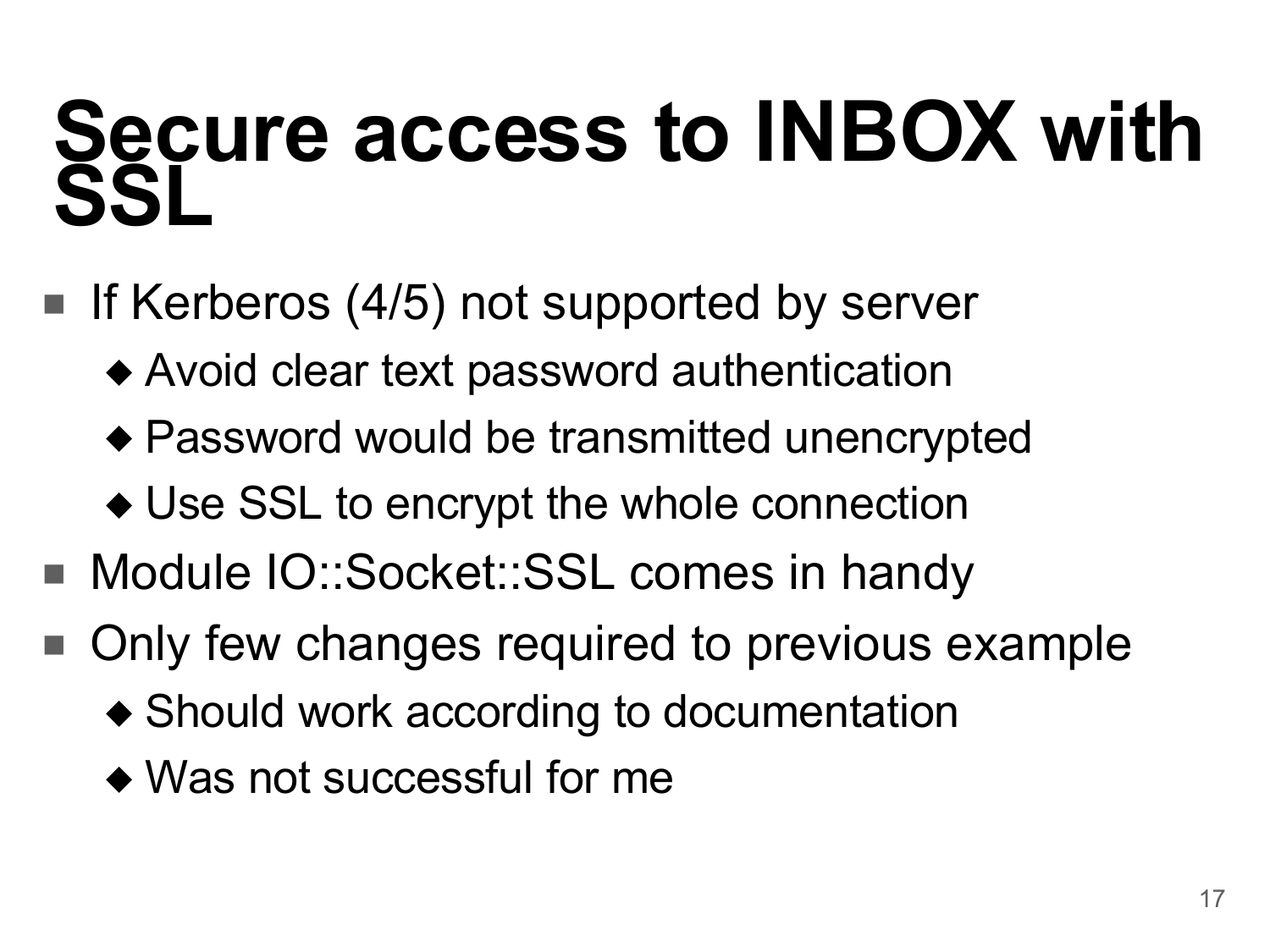#### **Secure access of the INBOX**

**use IO::Socket::SSL;**

**use Mail::IMAPClient;**

**my \$sock =IO::Socket::SSL->new(PeerAddr=>'mail1.ifh.de' ,**

**PeerPort=>'993' ,**

**Proto=>'tcp');**

**# insert here the password dialog from Lesson 1 my \$imap = Mail::IMAPClient->new(**

**Socket => \$sock,**

**User => \$user,**

**Password => \$pass**

**) or die "couldn't connect to \$host port 143: \$!\n";**

**# now you should set the connected state and call \$imap->login**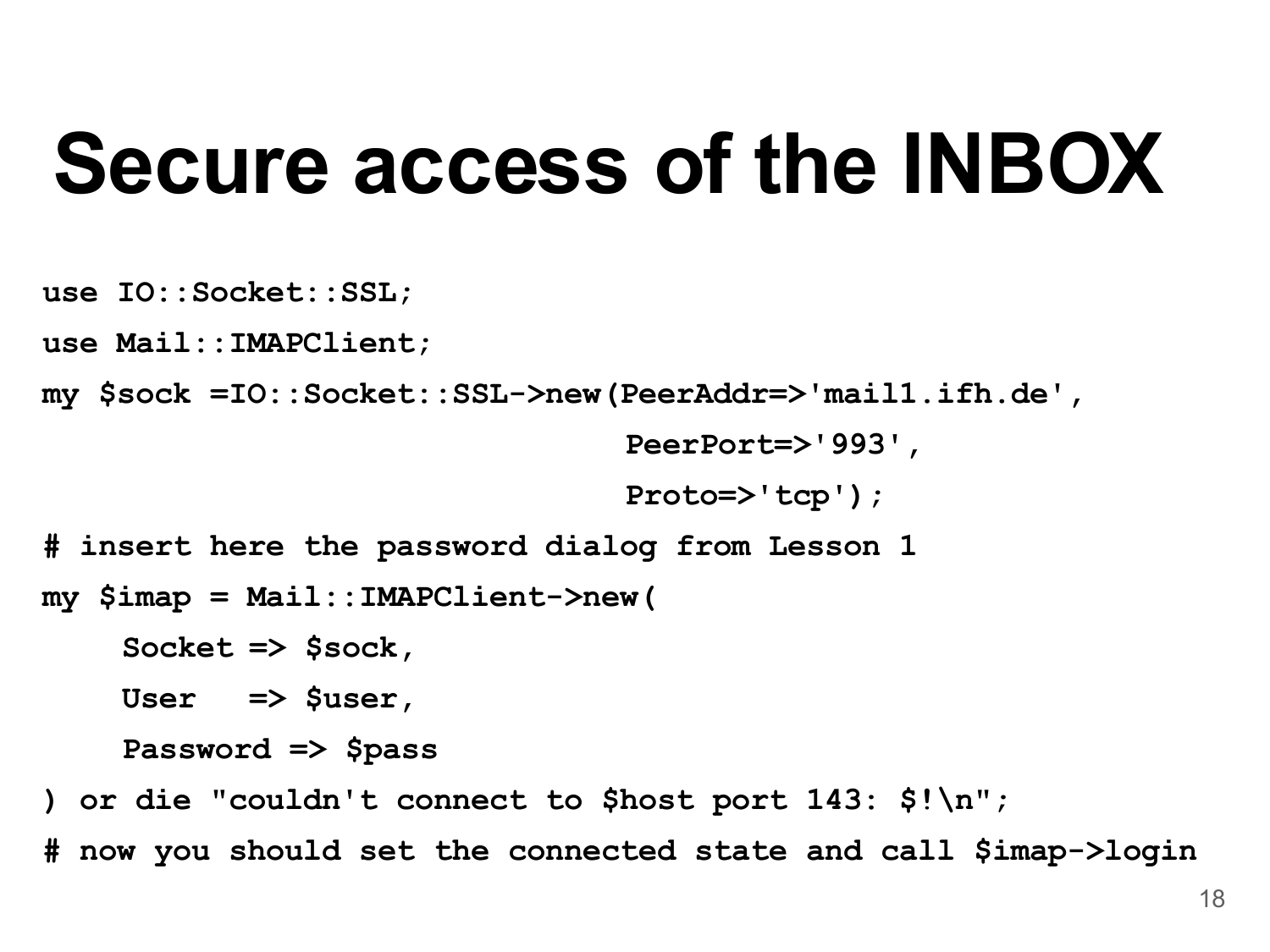#### **Access to local mail folders**

- Demonstration for mbox (UNIX) format
- Using same package MailTools
- Usually no further authentication required
- Very well suited for automating some tasks
	- ◆ checking mails for spam using Spamassassin
	- ◆ displaying headers of mails (sorted e.g. by mail size)
	- ◆ extracting mail addresses